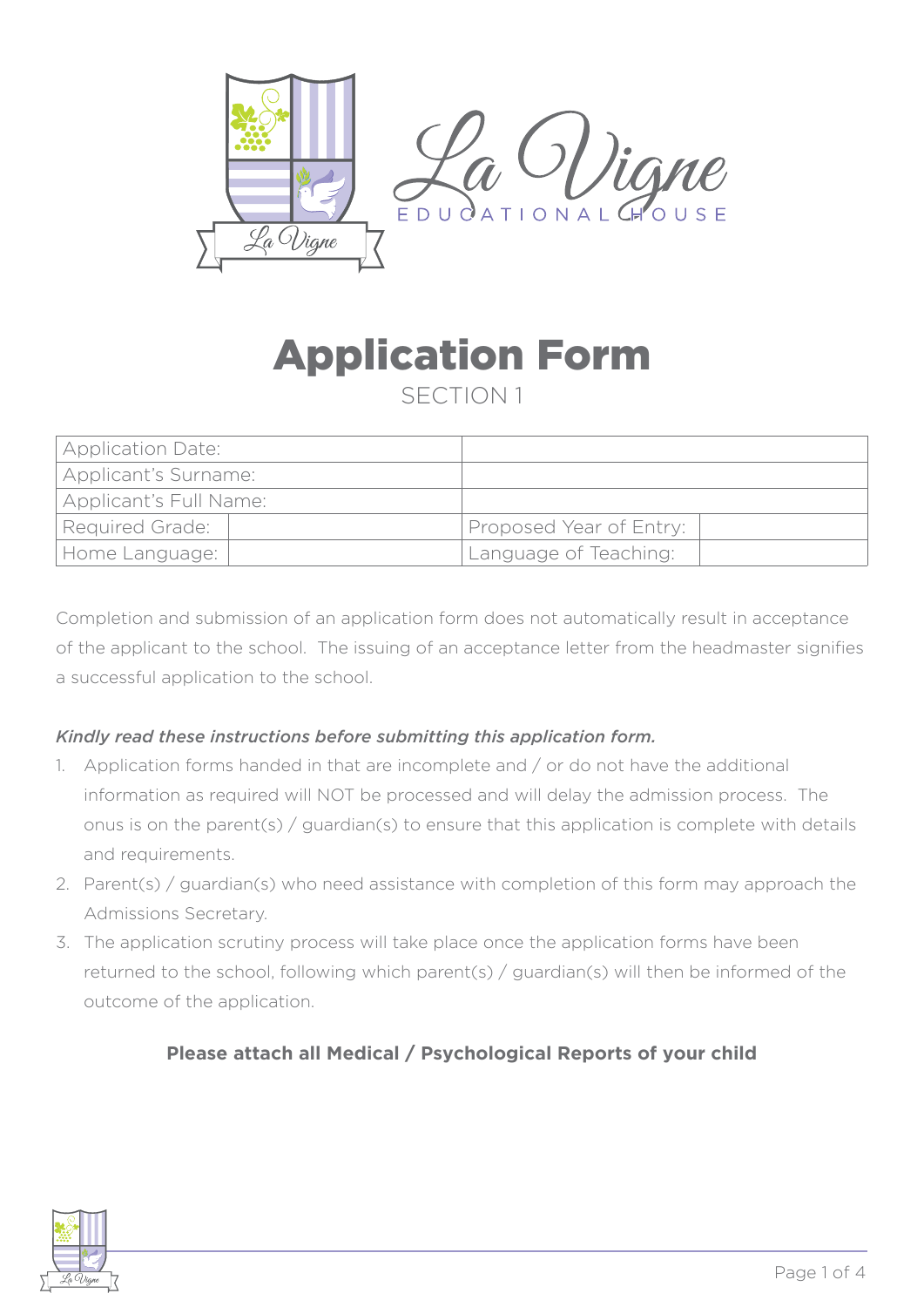# SECTION 2

### **NAME AND DETAILS OF LEARNER APPLYING FOR ADMISSION**

This form must be completed and returned to La Vigne Educational House. All information will be kept confidential. Completion and submission of an application form does not automatically result in acceptance of the learner to the school.

#### **Please submit Medical / Psychological Reports and latest school report.**

| Surname:            |                        |                    |                    |                                        |                                        |                                    |                                                    |                      |
|---------------------|------------------------|--------------------|--------------------|----------------------------------------|----------------------------------------|------------------------------------|----------------------------------------------------|----------------------|
| Full First name:    |                        | $\Box$             | $\mathsf{M}$       | M                                      | Y                                      | $\vee$                             | $\vee$                                             | $\vee$               |
| Date of Birth:      |                        |                    |                    |                                        |                                        |                                    |                                                    |                      |
| Age                 |                        |                    |                    |                                        |                                        |                                    |                                                    |                      |
| Sex:                | Male                   |                    |                    | Female                                 |                                        |                                    |                                                    |                      |
| ID Number:          |                        |                    |                    |                                        |                                        |                                    |                                                    |                      |
| Home Language:      | Afrikaans              |                    | English            |                                        | Xhosa                                  |                                    | Other                                              |                      |
| Position in Family: | Only Child $\Gamma$    |                    | First Child $\Box$ |                                        | Second Child                           |                                    | Third Child $\Box$                                 |                      |
| Ethnic Group:       | African/<br>Black      | Asian <sub>r</sub> | Coloured           | Indian.                                | White.                                 | Other                              |                                                    |                      |
| Religion:           | Africar                | Bahai              | <b>Buddhis</b>     | Christia $\mathsf{\Gamma}$             | Hindu <b>r</b>                         | Islam                              | Jewish n                                           | Other $\blacksquare$ |
| Family Status       | <b>Both</b><br>Parents | Foster<br>Care     | Foster<br>Home     | Recom-<br>posed<br>Family <sub>r</sub> | Single<br>Parent<br>$(Di$ -<br>vorced) | Single<br>Parent<br>(Widow/<br>er) | Single<br>Parent<br>(Never<br>Married <sup>1</sup> | Other                |

# **EDUCATIONAL DETAILS**

| Highest Grade Passed:                | Year:                      |  |
|--------------------------------------|----------------------------|--|
| Has the learner ever failed a grade: | Which School:              |  |
| If yes, which Grade:                 | Which Year:                |  |
| Last / Current School attended:      |                            |  |
| Current Grade                        |                            |  |
| Required Grade                       | Proposed Year<br>of Entry: |  |

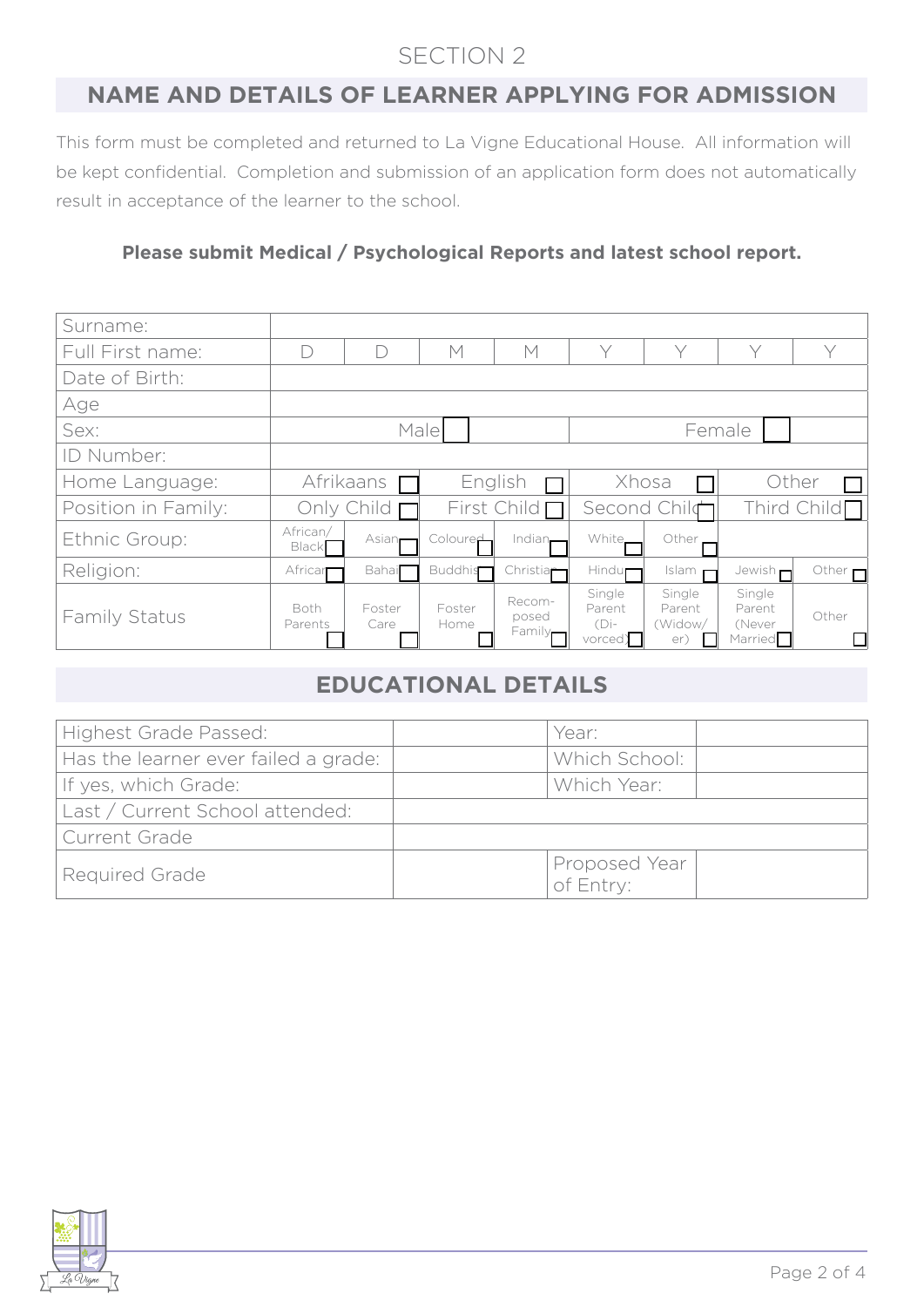## SECTION 2

## **NAME AND DETAILS OF LEARNER APPLYING FOR ADMISSION**

Please attach all medical documents or reports of diagnosed conditions to this document. The school cannot conduct an accurate assessment without all the relevant information.

|                                     | <b>MEDICAL DETAILS</b> |
|-------------------------------------|------------------------|
|                                     |                        |
| <b>Current Medication</b>           |                        |
| <b>Medical Conditions</b>           |                        |
| (Indicate chronic)                  |                        |
|                                     |                        |
| Allergies                           |                        |
|                                     |                        |
|                                     |                        |
| Learner's<br>Personality            |                        |
|                                     |                        |
| Current / Referring<br>Psychologist |                        |
| Telephone Number                    |                        |
|                                     |                        |
| Reports                             |                        |
| (Attached)                          |                        |
|                                     |                        |

La Vigne